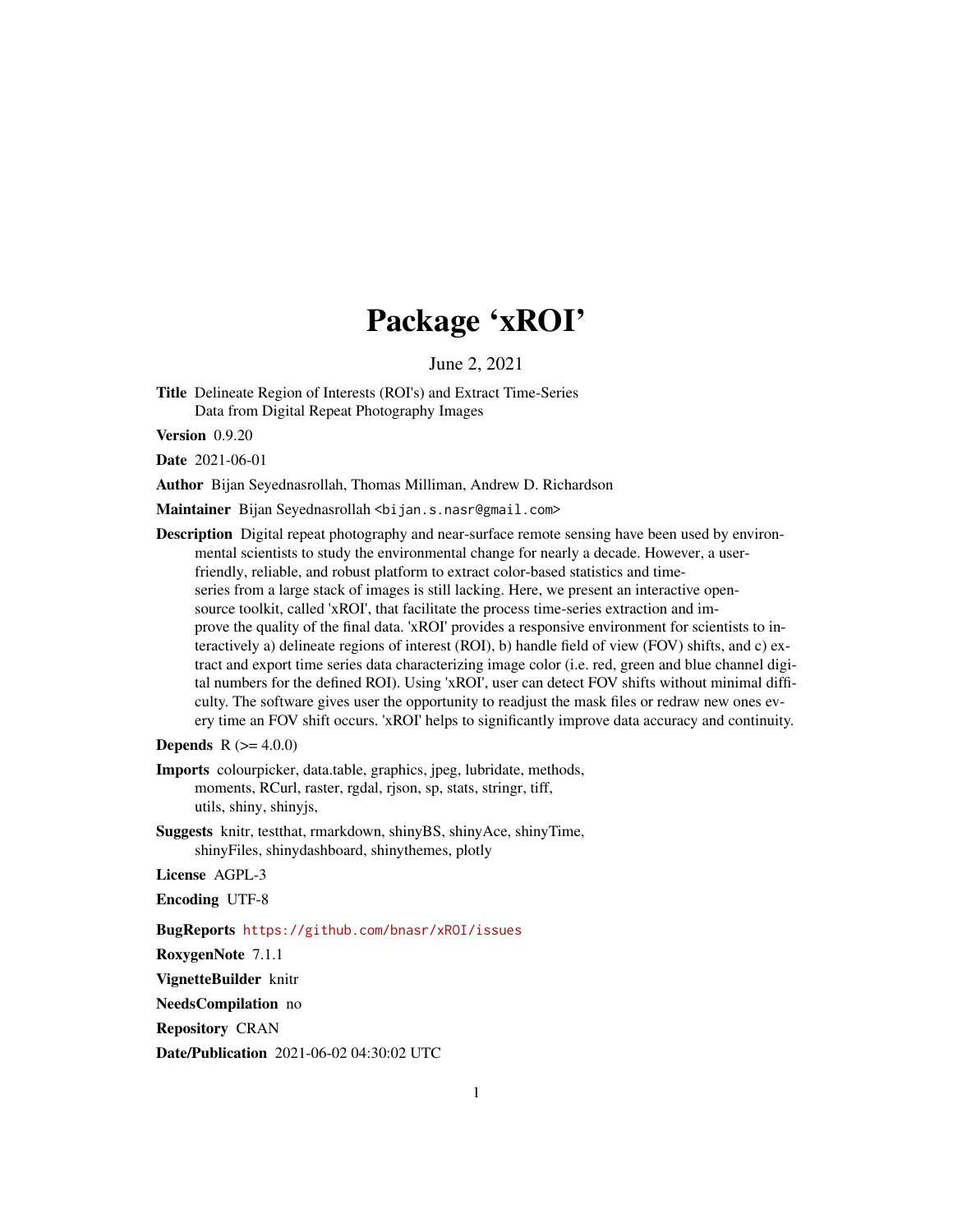## <span id="page-1-0"></span>R topics documented:

| Index | 12 |
|-------|----|

addMask *Plot or add a mask*

#### Description

This function plots or adds a mask raster on the default graphics.

#### Usage

addMask(mask, add = TRUE, col = "black")

#### Arguments

| mask | a binary or logical matrix, describing the mask (0:black for selected pixels,<br>1: white for not selected pixels) |
|------|--------------------------------------------------------------------------------------------------------------------|
| add  | a logical variable, whether to add the mask to an existing plot                                                    |
| col  | a character string, color value of the plotted mask                                                                |

### Examples

```
#read a mask file in TIFF format
m <- tiff::readTIFF(system.file(package = 'xROI', 'dukehw-mask.tif'))
str(m)
#plot the mask in black color
addMask(m, add = FALSE)
```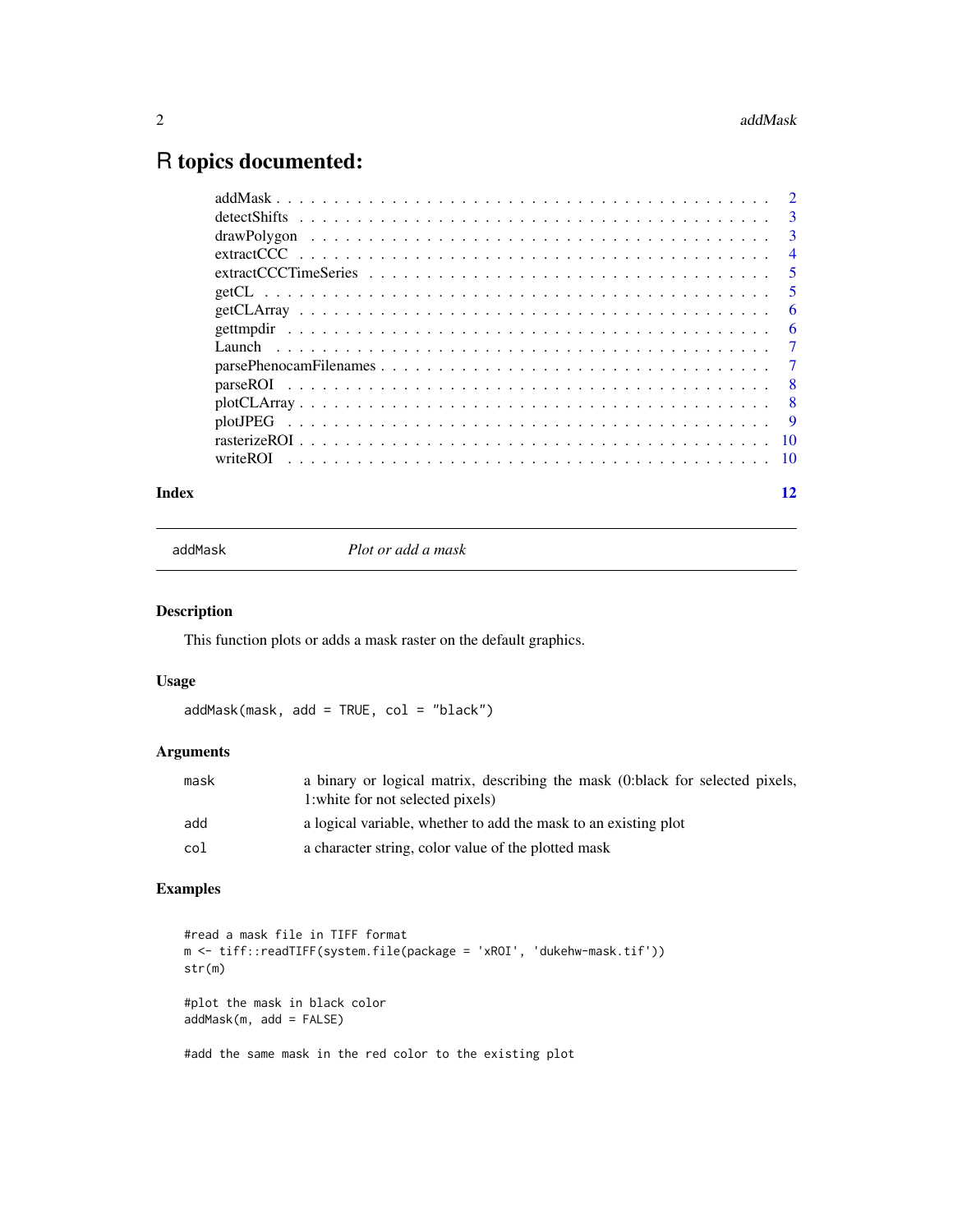#### <span id="page-2-0"></span>detectShifts 3

```
addMask(m, add = TRUE, col = 'red')
```
detectShifts *Detect FOV shift*

#### **Description**

This function calculates day-to-day similarity of images based on the CLI file.

#### Usage

```
detectShifts(cli_path)
```
#### Arguments

cli\_path a character string, path to the CLI file

#### Value

a data.frame with two columns containing day-to-day correlations of the brightness and blue bands

#### Examples

```
cli_path <- system.file(package = 'xROI', 'archboldbahia-cli.jpg')
cor_mat <- detectShifts(cli_path)
plot(cor_mat$brightness.cor)
plot(cor_mat$blue.cor)
```
drawPolygon *Interactive drawing of a polygon*

#### Description

This function provides an interactive tool for drawing of polygons by user clicks on the plotted graphics

#### Usage

```
drawPolygon(col = "#80303080", lty = 1, ...)
```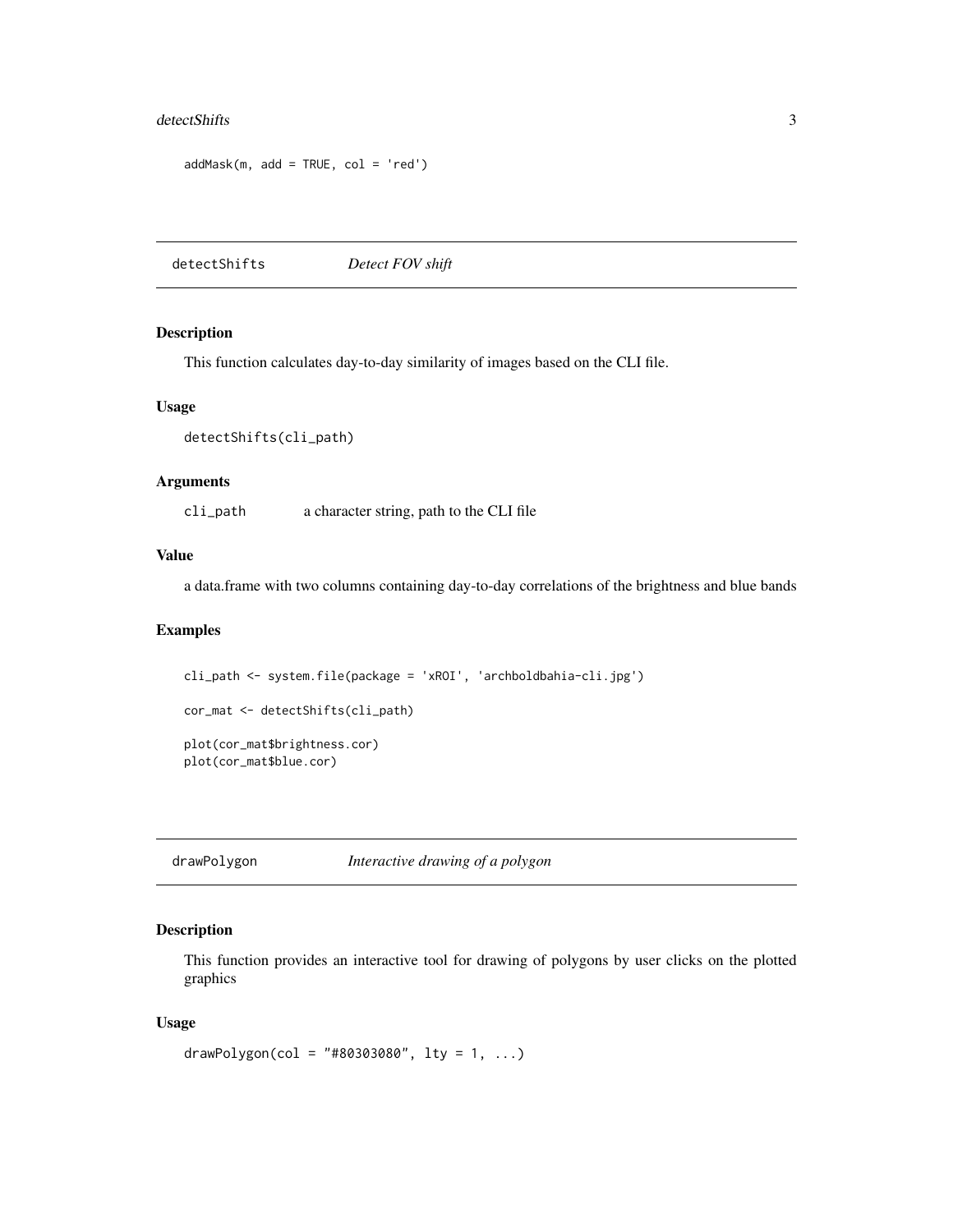<span id="page-3-0"></span>4 extractCCC extractCCC

#### Arguments

| col                  | a character string, color value of the polygon polygon |
|----------------------|--------------------------------------------------------|
| lty                  | a numeric value, ity variable as line type             |
| $\ddot{\phantom{0}}$ | passing graphical arguments                            |

#### Value

the coodinates of the clicked points

#### Examples

```
#user can click to add vertices, pressing the Escape key would end it.
if(interactive()){
  drawPolygon()
}
```
extractCCC *Extract chromatic coefficients and their statistics*

#### Description

This function applies a mask matrix to a jpeg image and extract statstical metrics for each chromatic coordinate on R, G and B.

#### Usage

extractCCC(path, m)

#### Arguments

| path | a character string, path to the JPEG file                     |
|------|---------------------------------------------------------------|
|      | a binary mask, mask binary matrix (0 for included, 1 for not) |

#### Value

The function returns statistical metrics for each color channel. It returns NULL, if dimensions do not agree.

#### Examples

```
m <- tiff::readTIFF(system.file(package = 'xROI', 'dukehw-mask.tif'))
jpgFile <- system.file(package = 'xROI', 'dukehw.jpg')
cc <- extractCCC(jpgFile, m)
```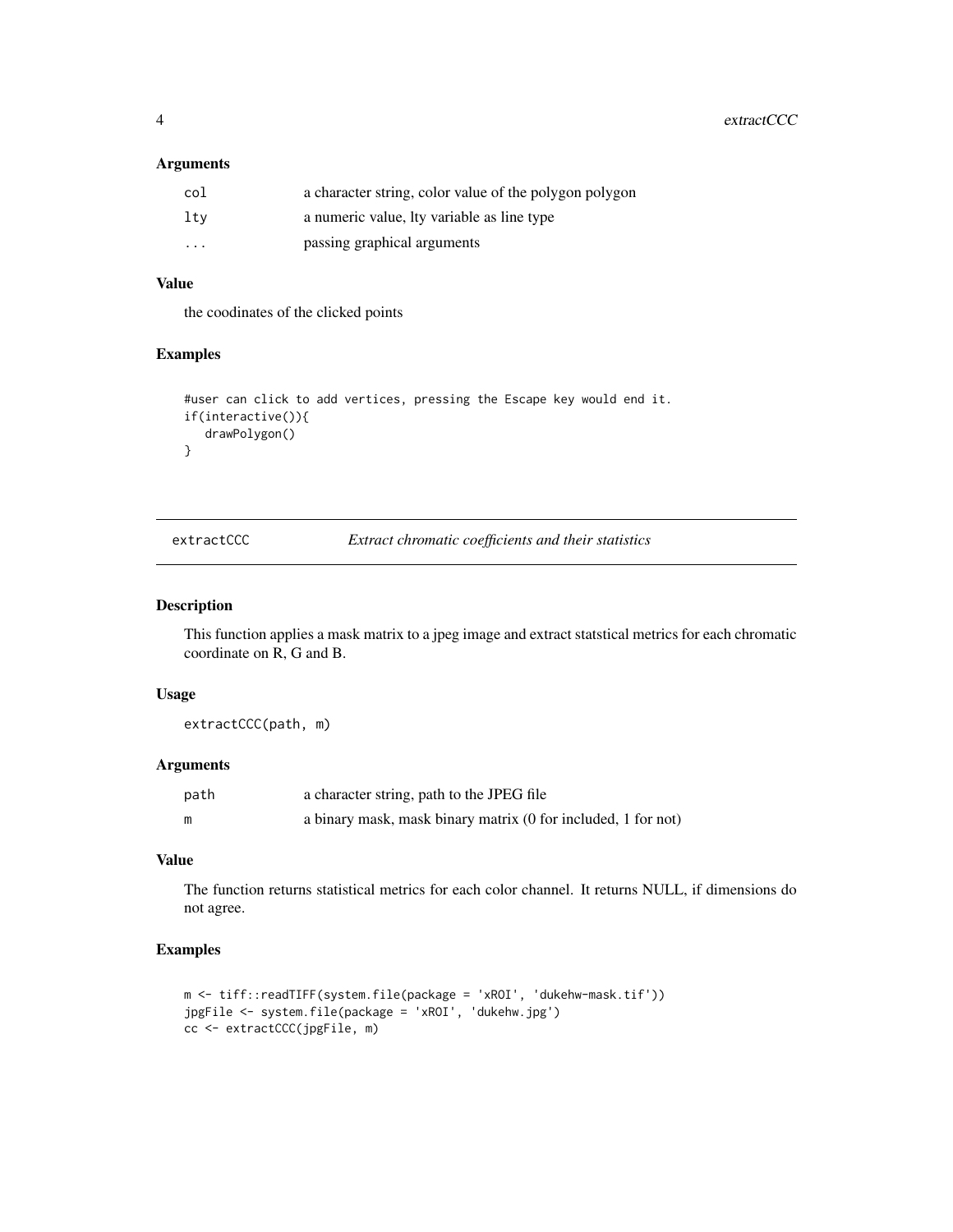<span id="page-4-0"></span>extractCCCTimeSeries *Extract chromatic coefficients and their statistics for an array of JPEG files*

#### Description

This function apples a list of mask matrices to a vector of jpeg images and extract statstical metrics for each chromatic coordinate on R, G and B.

#### Usage

extractCCCTimeSeries(rmskList, mIndex, paths)

#### Arguments

| rmskList | a list, rasters of mask as list                                                                                                                                         |
|----------|-------------------------------------------------------------------------------------------------------------------------------------------------------------------------|
| mIndex   | a numeric vector, a vector of integer numbers as the index of mask files, same<br>length as paths. This vector shows which mask should be used with which JPEG<br>file. |
| paths    | a vector of character strings, paths to the JPEG files                                                                                                                  |

#### Value

This function returns statistical metrics for each color channel. The function returns NULL, if dimensions do not agree.

getCL *Center line column of an image*

#### Description

This function returns the R,G,B vectors extracted from the center-line of a JPEG file

#### Usage

getCL(file)

#### Arguments

file a character string, path to the JPEF file

#### Value

a three-column matrix of red, green blue bands of the center line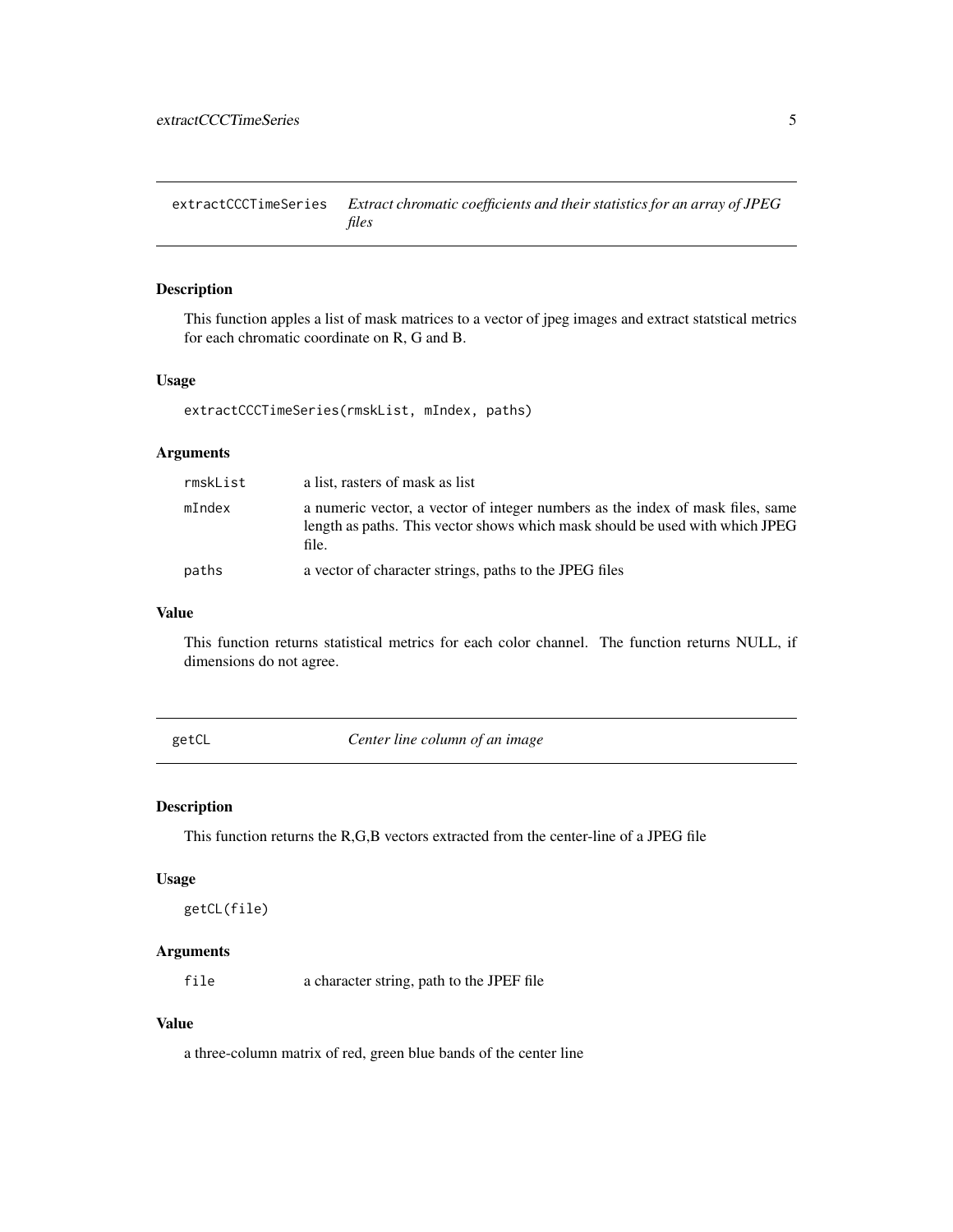#### <span id="page-5-0"></span>Examples

```
f <- system.file(package = 'xROI', 'dukehw.jpg')
cli <- getCL(f)
```
getCLArray *Center line arrary of an array of image*

#### Description

This function returns CLI array for vector of JPEG files

#### Usage

getCLArray(files)

#### Arguments

files a vector of character strings, paths to the JPEF files

#### Value

A 3D array. The center line image as an array (NxHx3), where N is number of files, and H is the height of an image in pixels.

#### Examples

```
f <- system.file(package = 'xROI', 'dukehw.jpg')
cli <- getCL(f)
```
gettmpdir *Path to the TEMP directory*

#### Description

This function returns the path to the TEMP directory

#### Usage

```
gettmpdir()
```
#### Value

the path to the system temporary directory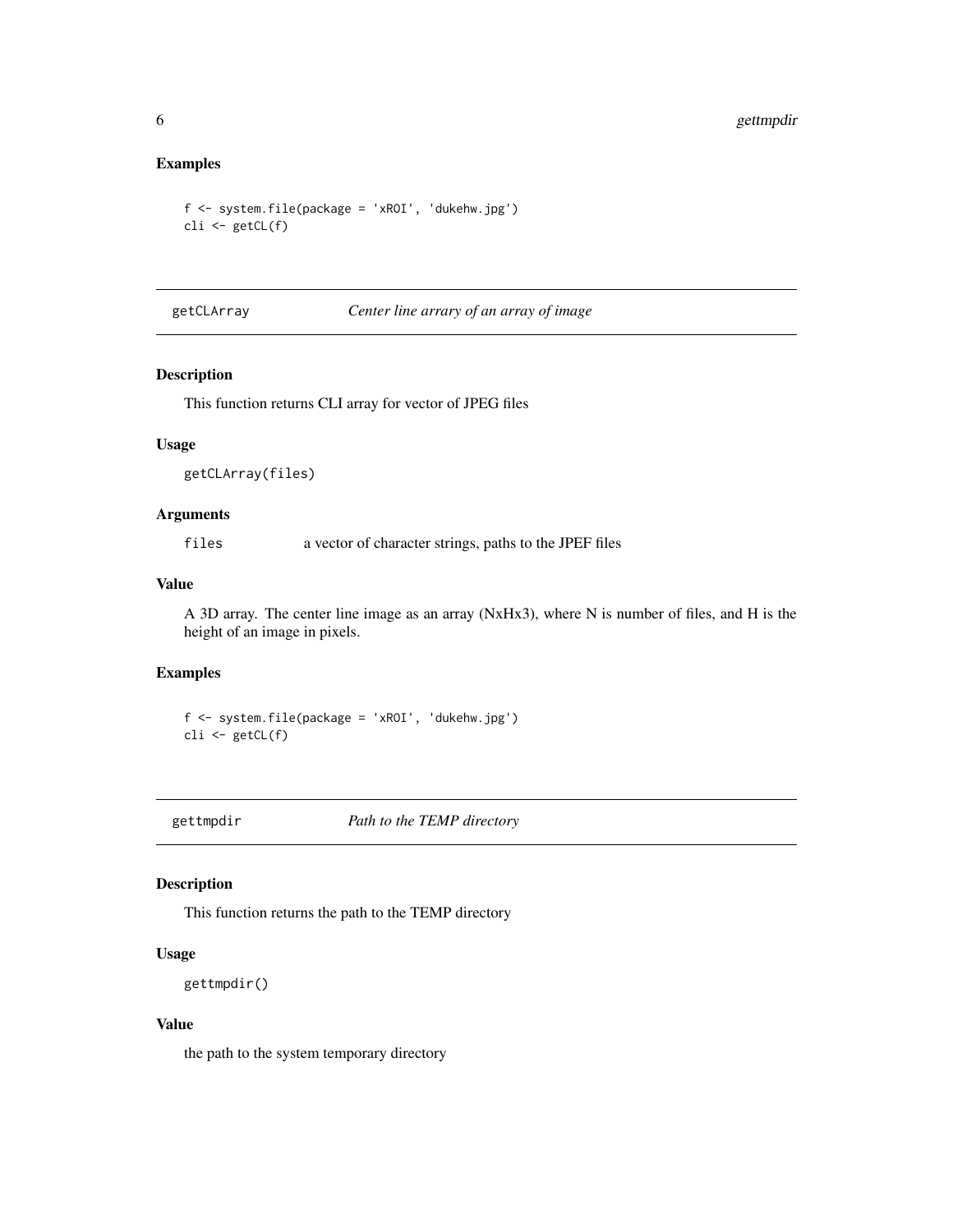#### <span id="page-6-0"></span>Launch 7 and 7 and 7 and 7 and 7 and 7 and 7 and 7 and 7 and 7 and 7 and 7 and 7 and 7 and 7 and 7 and 7 and 7

#### Examples

p <- gettmpdir()

Launch *Launch xROI app*

#### Description

This function launches the app by opening the default web browser.

#### Usage

Launch(inputDir = NULL, Interactive = FALSE)

### Arguments

| inputDir    | a character string, path to the input directory. |
|-------------|--------------------------------------------------|
| Interactive | logical variable to force an interactive session |

#### Value

this should be run in an interactive R session

#### Examples

#Launch xROI app xROI::Launch()

parsePhenocamFilenames

*Parse Phenocam filenames*

### Description

This function parse filename to extract sitename, date and timing of the images based on the phenocam naming convention.

#### Usage

parsePhenocamFilenames(filepaths)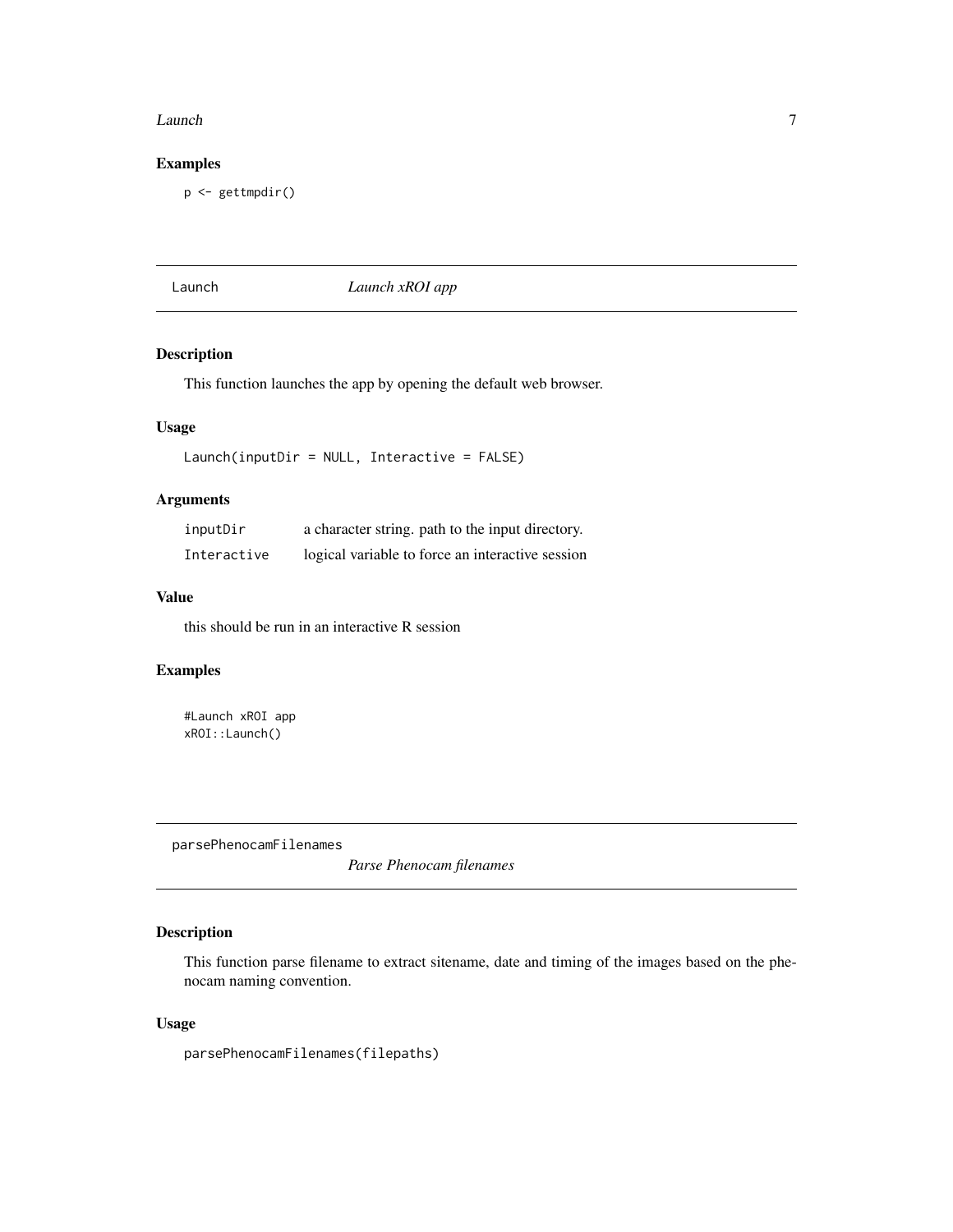#### <span id="page-7-0"></span>Arguments

filepaths a character vector of filenames

#### Value

a datatable containing filenames, with site name, date and timing

parseROI *Parse ROI list file*

#### Description

This function reads the ROI list file and returns it as a list variable

#### Usage

parseROI(roifilepath)

#### Arguments

roifilepath a character string. path to the ROI file

#### Value

a list. ROI list file as a list.

#### Examples

```
f <- system.file(package = 'xROI', 'example/ROI/example_DB_0001_roi.csv')
roi <- parseROI(f)
```
plotCLArray *Plot CLI array*

#### Description

This function plots a CLI array on the graphics.

#### Usage

plotCLArray(clArray, bands = 1:3)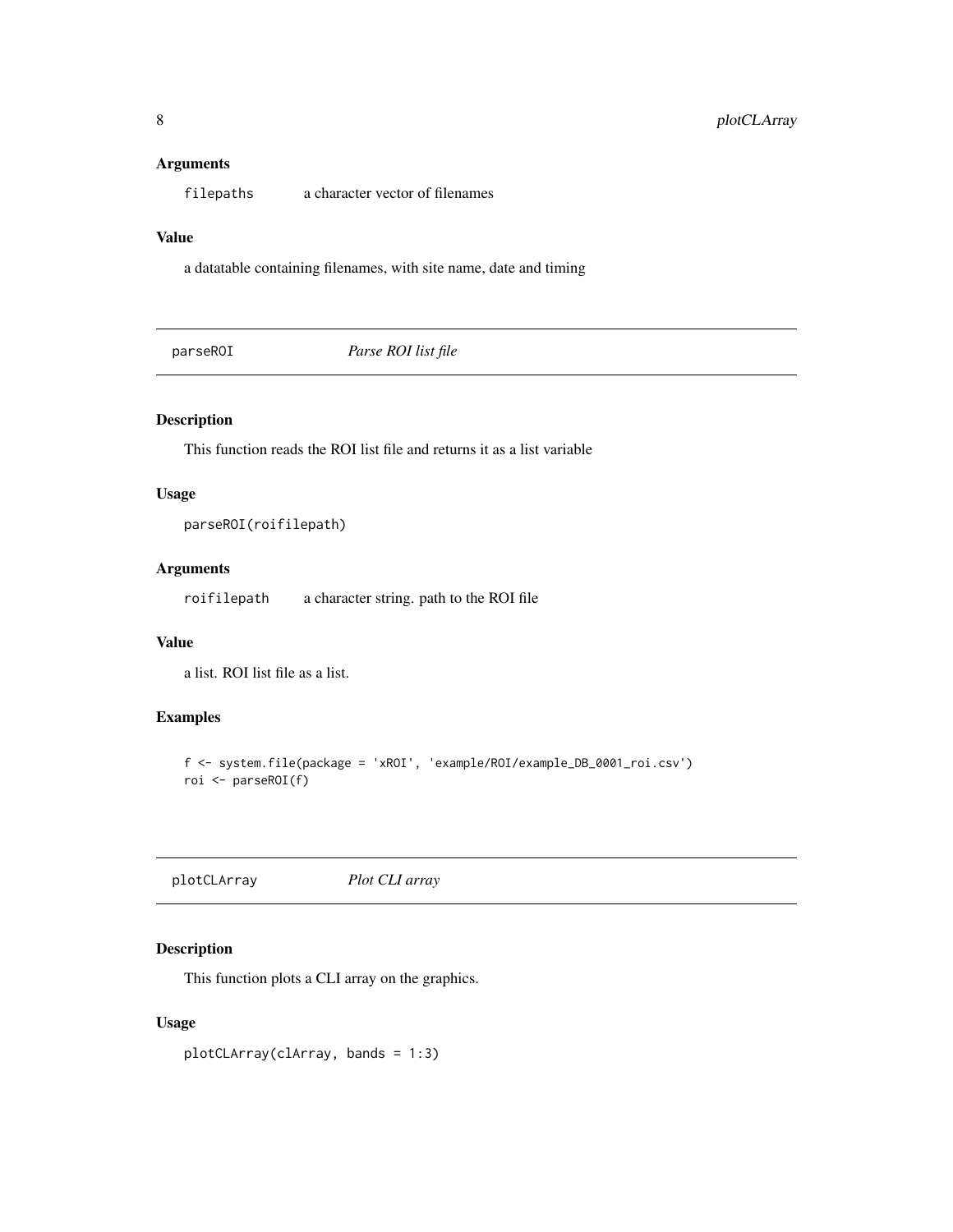#### <span id="page-8-0"></span>plotJPEG 99

#### Arguments

| clArray | a numeric array. A 3D array of CLI $(HxWx3)$                               |
|---------|----------------------------------------------------------------------------|
| bands   | an integer vector, integer vector of length 3, showing bands to be plotted |

#### Value

invisibly returns the dimension of the plotted image

#### Examples

```
f <- system.file(package = 'xROI', 'dukehw-cli.jpg')
jp <- jpeg::readJPEG(f)
if(interactive())plotCLArray(jp)
```
plotJPEG *Plot JPEG image*

#### Description

This funciton plots a jpeg image as a raster given image path.

#### Usage

```
plotJPEG(path, add = FALSE, xlim = NULL, ylim = NULL)
```
#### Arguments

| path | a character string. path to the JPEG file to be plotted.                     |
|------|------------------------------------------------------------------------------|
| add  | logical. logical variable whether to add the image to the existing graphics. |
| xlim | numeric vector of lenght 2, x axis range                                     |
| vlim | numeric vector of lenght 2, y axis range                                     |

#### Value

This function returns statistical metrics for each color channel. The function returns NULL, if dimensions do not agree.

#### Examples

```
f <- system.file(package = 'xROI', 'dukehw.jpg')
if (interactive() ) plotJPEG(f)
```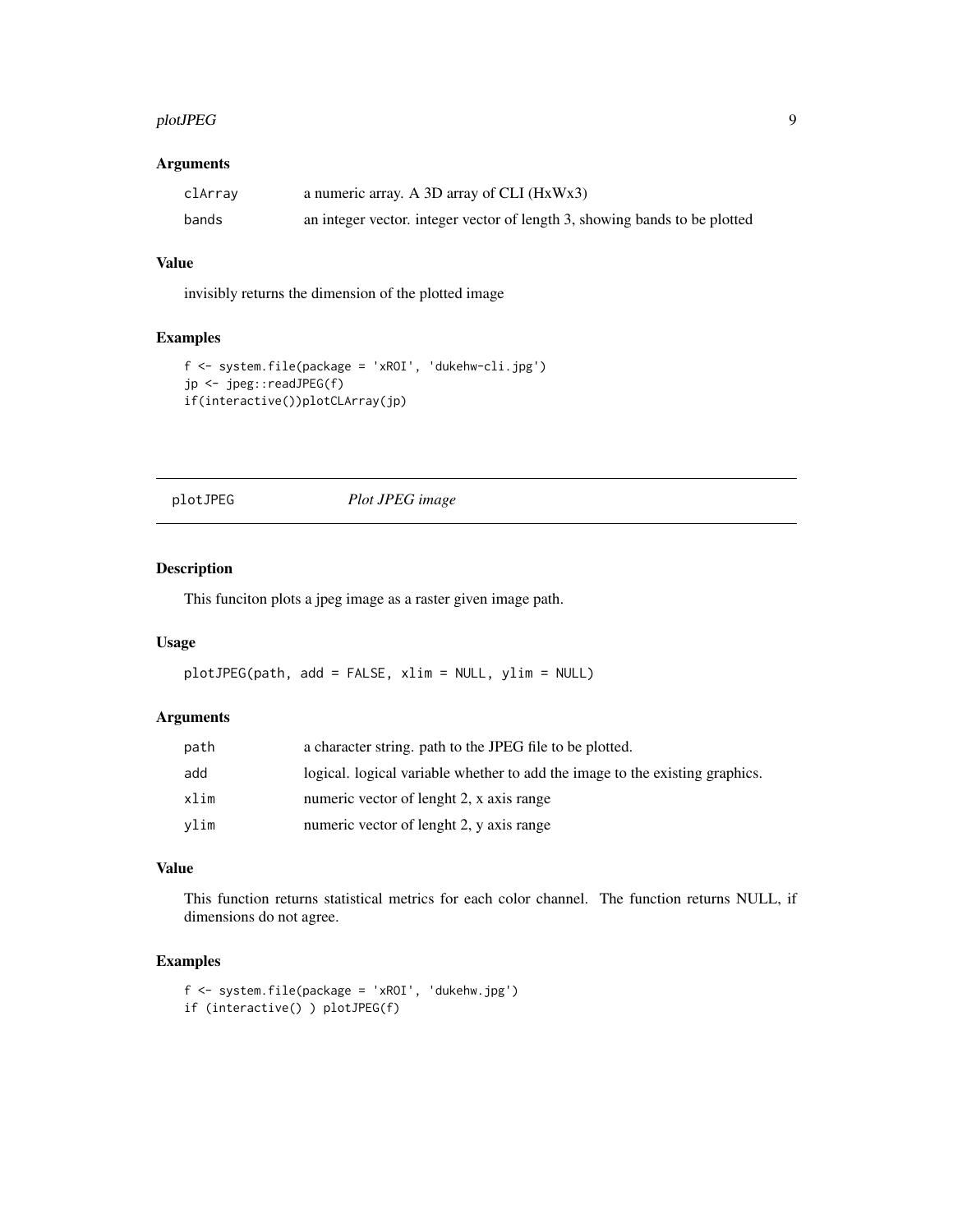<span id="page-9-0"></span>

#### Description

This function convert point-based polygons to raster format

#### Usage

```
rasterizeROI(pnts, imgSize)
```
#### Arguments

| pnts    | a numeric matrix, a two column matrix of points as relative x and y values (0 to |
|---------|----------------------------------------------------------------------------------|
|         |                                                                                  |
| imgSize | a numeric vector, size of the final raster                                       |

#### Value

a binary matrix. matrix of the mask file.

#### Examples

```
pnts <- matrix(c(0.1, 0.2,
                 0.1, 0.4,
                 0.5, 0.4,
                 0.5, 0.2),
                 4, 2, byrow= TRUE)
imgSize <- c(300, 400)
m <- rasterizeROI(pnts, imgSize)
xROI::addMask(m, add = FALSE)
```

|--|

#### Description

This function writes the ROI list file on a disk space.

#### Usage

writeROI(ROIList, roifilepath)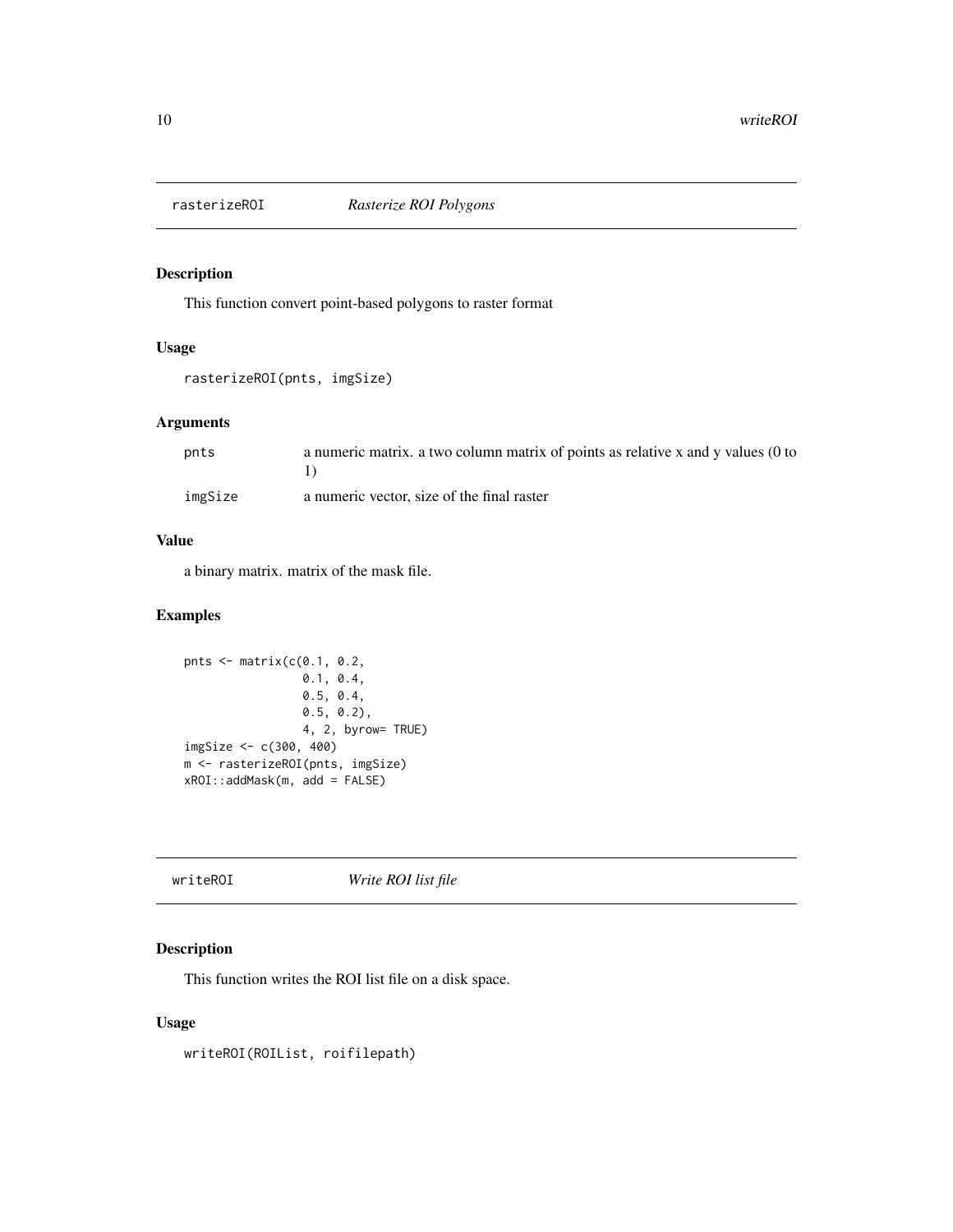#### writeROI 11

#### Arguments

| ROIList     | a list, ROI List variable to be written  |
|-------------|------------------------------------------|
| roifilepath | a character string, path to the ROI file |

#### Examples

#loading the ROI files from the example directory f <- system.file(package = 'xROI', 'example/ROI/example\_DB\_0001\_roi.csv')

#parsing the example ROI file and store in roi roi <- parseROI(f)

#write the loaded ROI in the temporary path tempPath <- file.path(tempdir(), 'roi.csv') writeROI(roi, tempPath)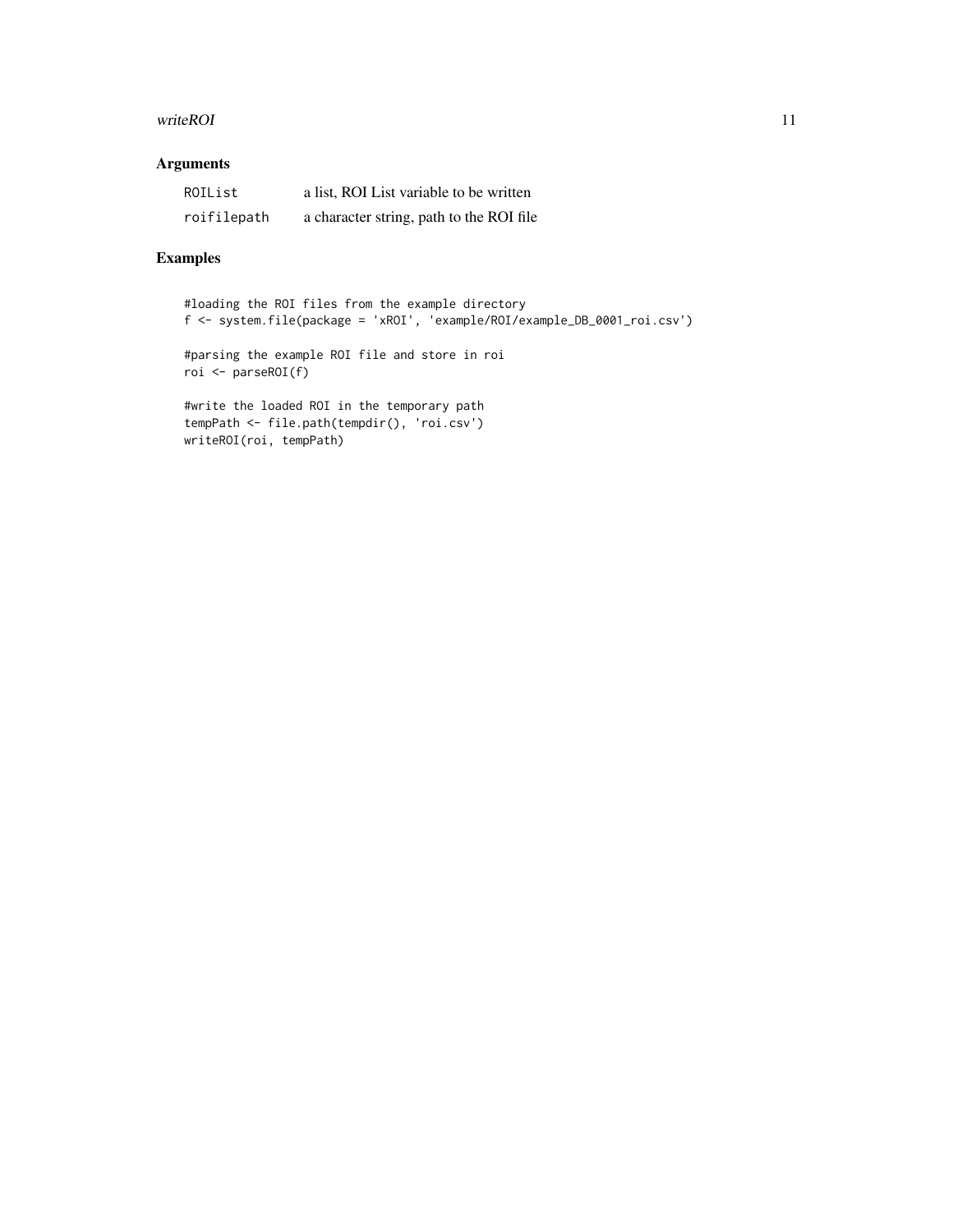# <span id="page-11-0"></span>Index

∗ App Launch, [7](#page-6-0) ∗ CLI getCL, [5](#page-4-0) getCLArray, [6](#page-5-0) ∗ Center-line getCL, [5](#page-4-0) getCLArray, [6](#page-5-0) ∗ FOV detectShifts, [3](#page-2-0) ∗ Filename parsePhenocamFilenames, [7](#page-6-0) ∗ Launch Launch, [7](#page-6-0) ∗ Parse parsePhenocamFilenames, [7](#page-6-0) ∗ Polygons rasterizeROI, [10](#page-9-0) ∗ ROIList parseROI, [8](#page-7-0) writeROI, [10](#page-9-0) ∗ ROI parseROI, [8](#page-7-0) rasterizeROI, [10](#page-9-0) writeROI, [10](#page-9-0) ∗ Rasterize rasterizeROI, [10](#page-9-0) ∗ Run Launch, [7](#page-6-0) ∗ Write writeROI, [10](#page-9-0) ∗ bcc extractCCC, [4](#page-3-0) extractCCCTimeSeries, [5](#page-4-0) plotCLArray, [8](#page-7-0) plotJPEG, [9](#page-8-0) ∗ chromatic extractCCC, [4](#page-3-0) extractCCCTimeSeries, [5](#page-4-0)

plotCLArray, [8](#page-7-0) plotJPEG, [9](#page-8-0) ∗ coefficients plotCLArray, [8](#page-7-0) plotJPEG, [9](#page-8-0) ∗ coordinates extractCCC, [4](#page-3-0) extractCCCTimeSeries, [5](#page-4-0) ∗ directory gettmpdir, [6](#page-5-0) ∗ exract extractCCC, [4](#page-3-0) extractCCCTimeSeries, [5](#page-4-0) plotCLArray, [8](#page-7-0) plotJPEG, [9](#page-8-0) ∗ gcc extractCCC, [4](#page-3-0) extractCCCTimeSeries, [5](#page-4-0) plotCLArray, [8](#page-7-0) plotJPEG, [9](#page-8-0) ∗ image getCL, [5](#page-4-0) getCLArray, [6](#page-5-0) ∗ interactive drawPolygon, [3](#page-2-0) ∗ mask addMask, [2](#page-1-0) ∗ plot addMask, [2](#page-1-0) drawPolygon, [3](#page-2-0) ∗ polygon drawPolygon, [3](#page-2-0) ∗ raster addMask, [2](#page-1-0) ∗ rcc extractCCC, [4](#page-3-0) extractCCCTimeSeries, [5](#page-4-0) plotCLArray, [8](#page-7-0) plotJPEG, [9](#page-8-0)